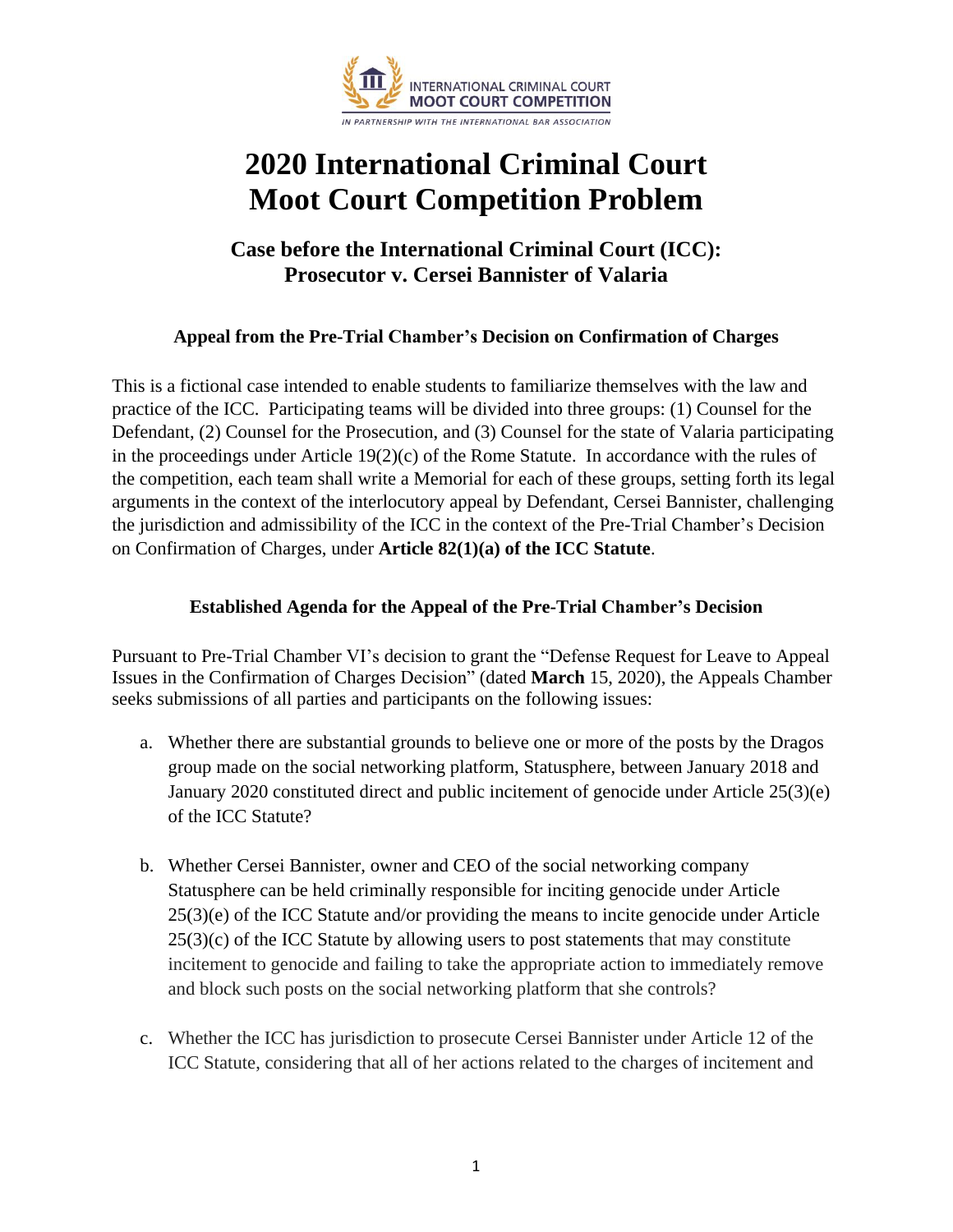

providing the means to incite genocide occurred in her State of nationality, Valaria, which is not a party to the ICC?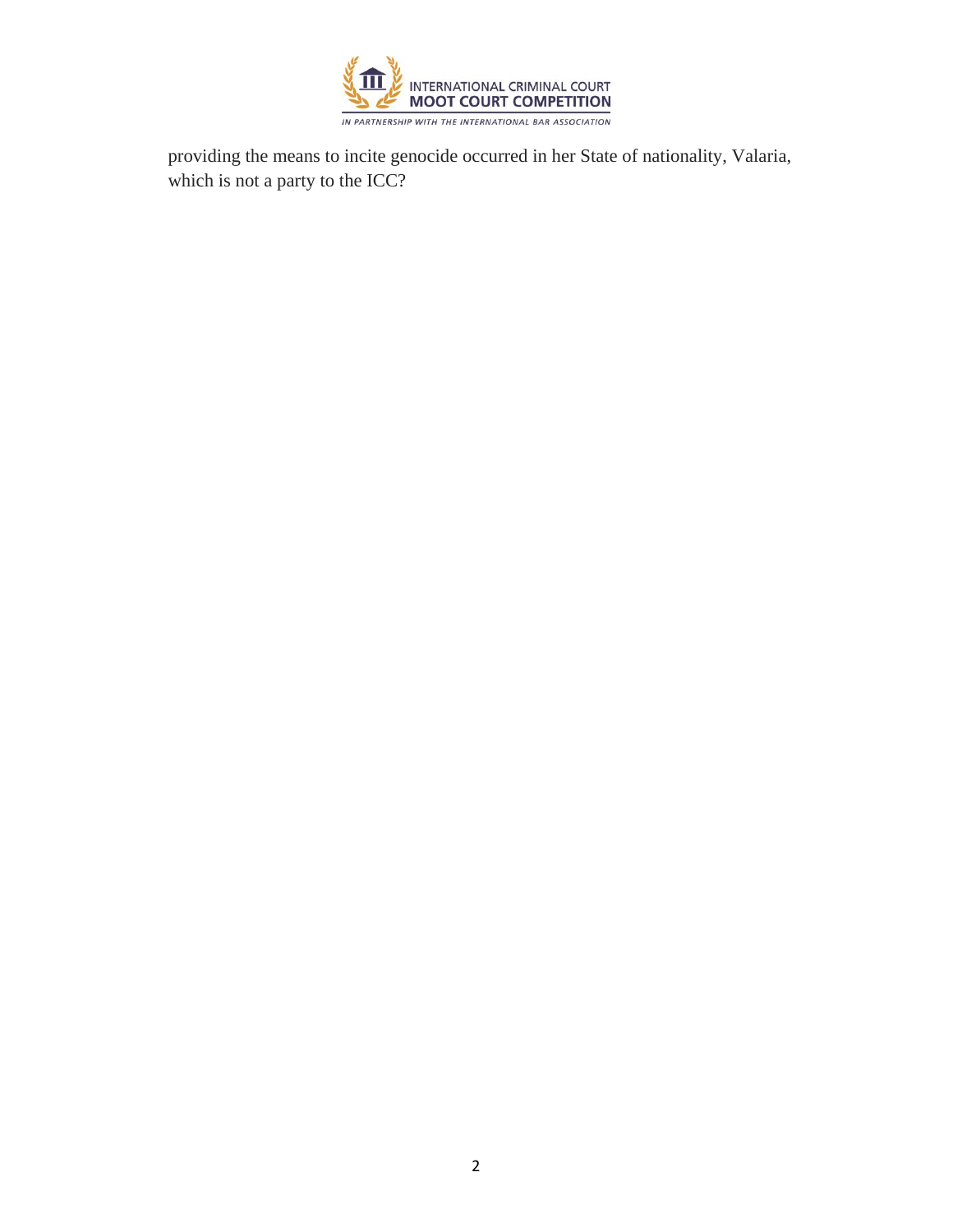

## **[This is a fictional document for use in the ICC Moot Court Competition]**

## Pre-Trial Chamber VI **2020 ICC Moot Court Competition**

# **Prosecutor v. Cersei Bannister of Valaria**

## **Confirmation of Charges against Defendant Cersei Bannister of Valaria**

Pre-Trial Chamber VI of the International Criminal Court (ICC) renders this decision on the application filed by the Defendant, Cersei Bannister, challenging the jurisdiction of the ICC in the context of the confirmation of the charges of incitement to genocide and providing the means to incite genocide.

#### **Introduction**

1. This case constitutes several "firsts" for this Court. It is the first case to address whether coded statements on a private social networking group site can constitute direct and public incitement to genocide. It is the first case to address whether the owner/CEO of a social networking platform can be criminally responsible for failure to remove and block posts inciting genocide. And it is the first case to address whether the ICC has jurisdiction over acts in cyberspace that had an impact in the territory of a State Party where the social networking platform is located in a State that is not a party and the Defendant is a national of a Non-Party State.

### **Factual Background**

2. There is no dispute about the essential facts of this case. The only disagreement is about their legal significance. Paragraphs 3-18 summarize factual stipulations that were agreed to by the three parties to this case (Prosecutor, Defense, and State of Valaria) for purposes of this proceeding. The parties have also verified the transcript of two interviews between a newspaper reporter and the Defendant that are reproduced in full in **Appendixes 1 and 2** of this opinion, and form part of the factual record of this proceeding.

3. **Governing Treaties:** This case focuses on actions occurring in two States separated by the 100 mile-wide Neereen Sea: The State of Solantis (to the East) and the State of Valaria (to the West). See map reproduced at **Appendix 3** of this opinion. The State of Solantis is a party to the Rome Treaty, which it ratified on 3 January 2017. Valaria has not yet ratified the Rome Treaty. Solantis and Valaria are members of the U.N. and parties to the International Covenant on Civil and Political Rights, and the Convention on the Prevention and Punishment of the Crime of Genocide. They do not have a bilateral extradition treaty and are not party to other treaties relevant to the subject matter of the case.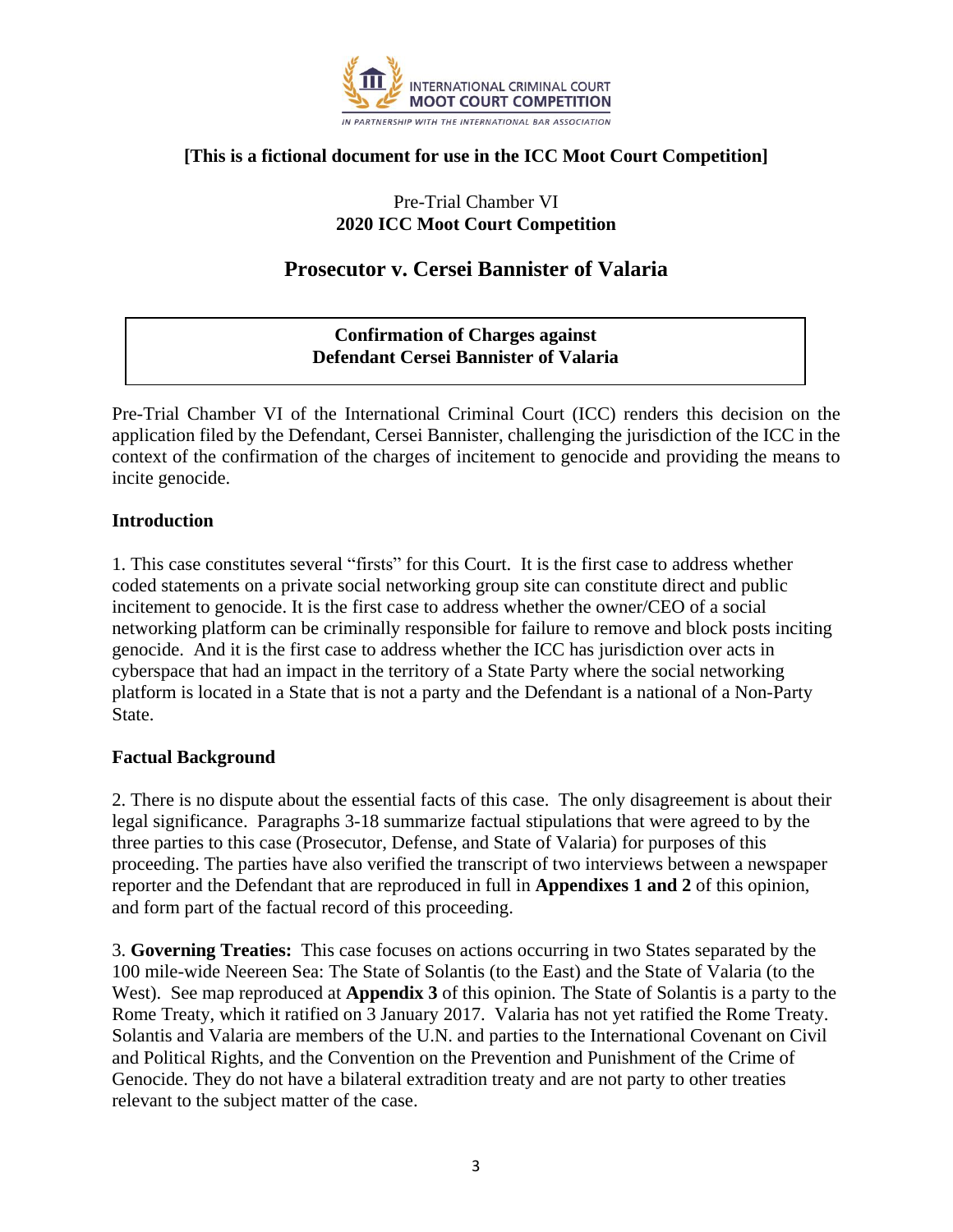

4. **Ethnic Groups in Valaria and Solantis**: Valaria has a population of 10 million people. Solantis has a population of 5 million people. Both States speak the same language, Valarian, but the dialects of the two countries differ somewhat. The population of Valaria used to be composed of two ethnic groups, the Nothroki and the Stareks, but in the 19<sup>th</sup> century the Stareks were expelled from Valaria, and its population is now entirely Nothroki. The population of Solantis is composed of 97 percent Nothroki and 3 percent Stareks. The Starek people have been compared to the Roma of Europe. They have their own language with roots in Sanskrit, but also speak Valarian, the official language of the State of Solantis. They are largely itinerant, homeschooled, and widely perceived by the Nothroki population to be responsible for high rates of crime. The Starek people are concentrated in Starek community trailer parks at the foot of the Stony mountains on the east of Solantis and gather at worship centers to celebrate Starek ethnic holidays twelve times each year. For hundreds of years there has been widespread discrimination and periodic acts of violence by the Nothroki ethnic group directed against the Stareks in Valaria (before their expulsion) and in Solantis (continuing to this day).

5. **Economic conditions in Valaria and Solantis**: The State of Valaria is a technologically advanced country, with a sophisticated information technology-based economy and a GDP of \$25 billion. Valaria is home to several large tech companies, including Statusphere, a privatelyowned social network company directed at people of Nothroki ethnicity. Solantis is a developing country with a GDP of \$2 billion based on farming, fishing, and production of textiles. Both States have democratic forms of government and independent judiciaries.

6. **The Defendant**: Cersei Bannister is a 30-year-old citizen of Valaria who has lived in Valaria all her life. Soon after graduating with a PhD in Computer Science from the prestigious Valaria Institute of Technology in May 2017, Bannister launched a social network platform somewhat similar to Facebook called Statusphere. The company is headquartered in Valaria's capital city. Its servers are located in its headquarters building. Its logo is a galloping horse and its tag line is "a social network for the Nothroki people." Dr. Bannister is the controlling owner and Chief Executive Officer of Statusphere. Statusphere has 7 million active users in Valaria and 3 million in Solantis where it has become a popular source of information for citizens to obtain news, weather forecasts, and government information. Use of Statusphere by individuals and groups is free; the majority of Statusphere's revenue is from pop up ads.

7. **Growing ethinc strife in Solantis:** In 2017, a Nothroki extremist group committed to the ethnic purity of Solantis and calling itself "Dragos" was established. Members often wear shirts with a galloping horse drawn on them. Soon after its establishment, members of Dragos began to attack the Starek people through random assaults. Between January 2017 and December 2017, such attacks were responsible for 23 Starek deaths. The State of Solantis has a small police force and virtually no army, making it difficult for it to respond effectively to such acts of random violence. In January 2018, Dragos had 1,000 members, who belonged to a Statusphere affinity group called "Dragos Initiative." A user must specifically sign up for the group to view its posts; postings cannot be viewed by the general public. By December 2018, Dragos had doubled in size to 2,000 members and had become increasingly more violent toward the Starek people. Today, Dragos has 4,000 members.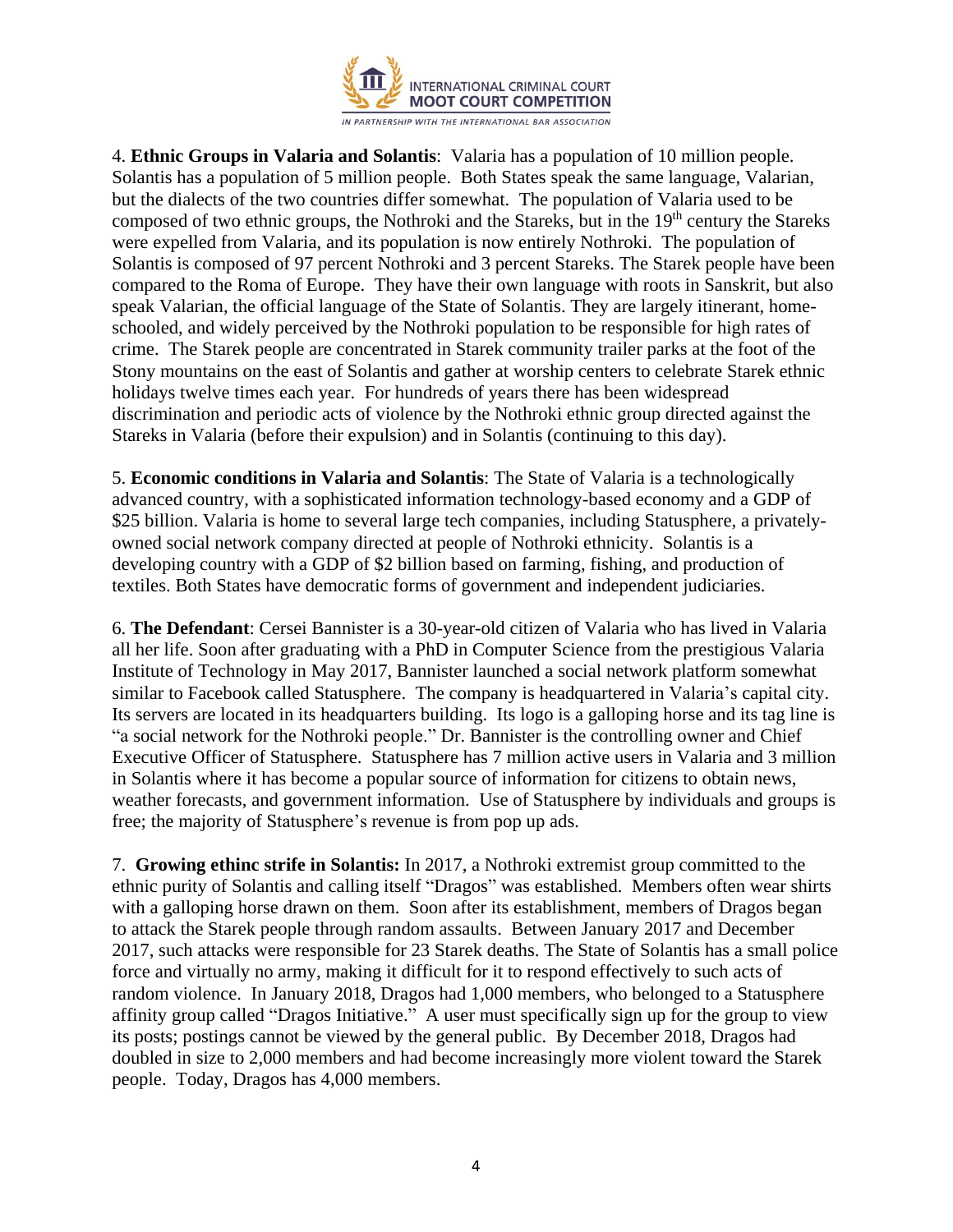

8. **The role of Statusphere in the attacks on the Stareks**: Based on in-country interviews and other sources, on 25 May 2019, the UN High Commissioner for Human Rights issued a report on the situation in Solantis that concluded that increasing violence against the Starek people of Solantis was linked to posts made on Statusphere by members of the Dragos extremist group. The High Commissioner stated that starting in January 2019 posts on Statusphere's e-bulletin board would encourage Dragos members to "break down those widgets," which the High Commissioner concluded was an ethnic slur used by members of Dragos to refer to the Starek people. Other posts extolled Dragos members to "pound the widgets," "clean up the widgets," and "put the widgets in cold storage." Prompted by these coded calls to violence, groups of the Dragos attacked Stareks outside their worship centers, sporting events, concerts, fairs and trailer parks, beating them with metal pipes and bats, resulting in hundreds of injuries and over 150 Starek deaths in the first five months of 2019.

9. As soon as he read the UN High Commissioner's report, on 26 May 2019, the President of Solantis, Theon Palejoy, emailed Cersei Bannister and asked her to remove the Dragos posts on Statusphere in light of the Commissioner's findings. Bannister replied in an email later that day that Statusphere has a community standards policy, under which the company "will remove content and shut down groups when we believe there is a genuine risk of physical harm or direct threats to public safety." Pursuant to the findings of the UN High Commissioner, Bannister promised President Palejoy that Statusphere would immediately close down the Dragos Initiative group and remove its e-bulletin board page from Statusphere.

10. Soon after the removal of the Dragos Initative group, a new group page was created on Statusphere called "Dragos Ambition," which attracted the same type of anti-Starek posts as the previous "Dragos Initiative" group e-bulletin board. Despite Palejoy's follow-up email requests to Bannister to remove the Dragos Ambition e-bulletin board over the next several months, Bannister declined to do so, saying that there was no evidence of direct threats to public safety. Meanwhile, Dragos members continued to post repellent statements about "widgets" on the Dragos Ambition group e-bulletin board on Statusphere which corresponded with increasing hostile acts against the Starek people.

11. One of the worst attacks occurred on 16 June 2019, a Starek holy day marked by communal celebration. That morning, a member of the Dragos Ambition posted on the group's e-bulletin board on Statusphere that "it is time for a widget roast. Tonight – 7:00 PM, 12 Liberty Blvd." That evening at 7:00 PM, several dozen individuals wearing shirts emblazoned with a galloping horse gathered outside the Starek worship center located at 12 Liberty Blvd in Solantis City, which was then full of hundreds of Starek worshipers. Members of the group locked the door from the outside and threw incendiary devices into the Starek worship center, while yelling "burn, widgets, burn!" By the time the police and fire departments arrived at the scene it was too late. The perpetrators had fled and 200 Starek men, women, and children died in the fire. There were no arrests.

12. The next day (17 June) Jonah Mormant, an award-winning journalist from the *Solantis Gazette* called Cersei Bannister and asked her why Statusphere had not immediately removed the Dragos Ambition call to violence from its social media platform. Bannister told Mormant that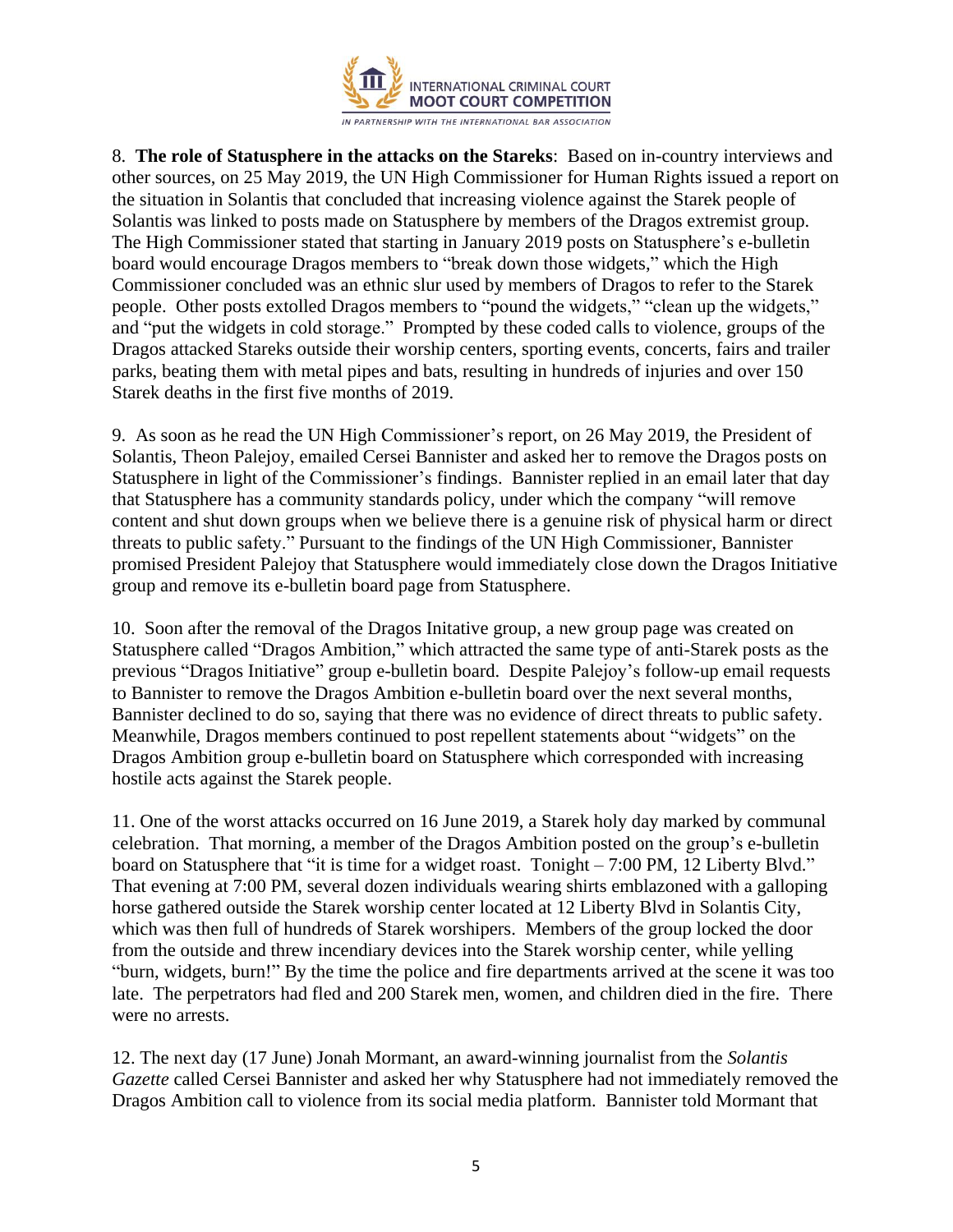

the Statusphere content monitors had trouble properly interpreting the dialect in which the message was written. Bannister has given Mormant permission to provide the transcript of the full interview to the Court and has verified its contents. It appears at **Appendix 1**.

13. That same day, Statusphere removed the Dragos Ambition group from its site. But within twenty-four hours, a new Dragos group was established on Statusphere called "Dragos Aspiration." Immediately, posts began appearing on the Dragos Aspiration group e-bulletin board stating that the 16 June attack was "a good first step toward achieving the Dragos objective of ethnic purity in Solantis."

14. A segment of the Solantis population began to speak out against the increasing violence against the Stareks. In the fall of 2019, a Solantis politician of **Nothroki** ethnicity named Ayra Gendry campaigned for Parliament on a platform advocating the enactment of new laws that would protect the Starek people, expand the police force, and enable the Solantis government to prosecute individuals who incited violence against the Stareks using the internet. The week before the parliamentary election, which was scheduled for 7 November 2019, opinion polls showed Gendry in a virtual tie with her opponent for the parliamentary seat.

15. On 6 November 2019, the day before the election, an individual posted a message on the Dragos Aspiration group e-bulletin board urging Dragos members to "go to the voting sites near the Starek trailer park communities and do what must be done to prevent the widgets from gaining power." The posting identified four major voting centers where Stareks were likely to be in high attendance: Precinct 17, Precinct 24, Precinct 41 and Precinct 53. The next day, hundreds of armed individuals wearing shirts adorned with a galloping horse arrived at the four voting centers and began shooting indiscriminately into the line of voters, killing 400 Stareks as well as 43 Nothrokis, including several government poll workers. Media reports of the tragedy galvanized supporters of Ayra Gendry who won a parliamentary seat in a landslide.

16. On 8 November 2019, Jonah Mormant of the Gazette called Cersei Bannister for comment on Statusphere's role in the so-called "Election Day Massacre." The newspaper story quotes Bannister as saying that the Statusphere content monitors had brought the 6 November Dragos Aspiration post to her attention, but she and her staff did not interpret it as a call to violence but rather a call to campaign and vote. Bannister has given Mormant permission to provide the transcript of the full interview **(reproduced at Appendix 2)** to the Court and has verified its contents. Once again, after the attack, Statusphere removed the offending group from its social media platform.

17. The first statute enacted by the newly elected Solantis Parliament, on 15 November 2019, was a law enabling the prosecution of those who incite violence against minority groups in Solantis using the internet. Despite the new law, during November and December of 2019, the pattern of postings and violence continued to repeat. Dragos extremists established new groups on Satusphere, using the names "Dragos Mission," Dragos Yearning," Dragos Dream," and "Dragos Desire." Members posted veiled messages advocating "an end to the widgets," "driving out the widgets," and "cleansing the widgets," while listing a time and place where Stareks were known to be gathering, including concerts, fairs, sporting events, and ethnic holiday celebrations.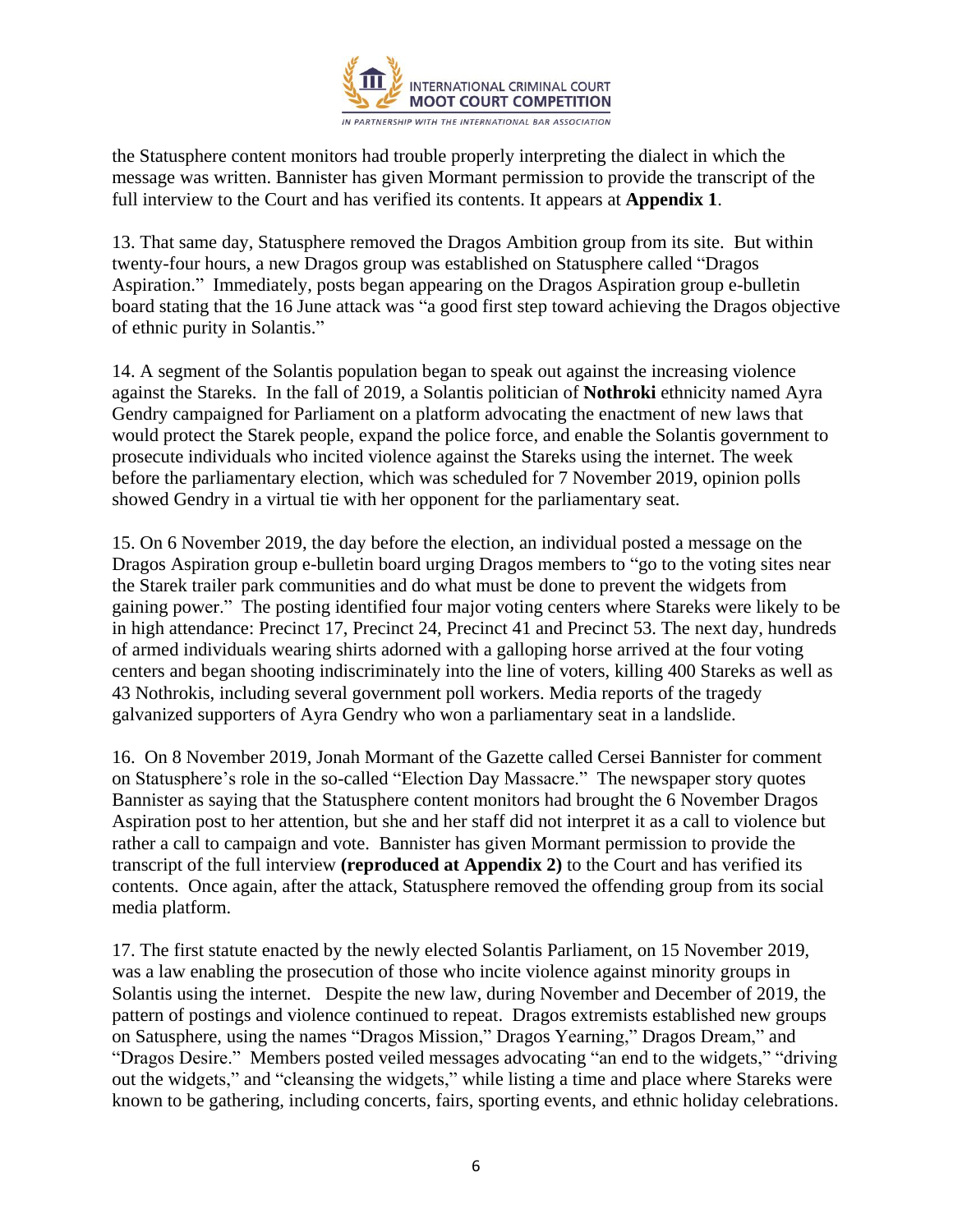

Each message was followed by violent attacks. Bannister's response was always the same. She claimed the Statusphere content monitors did not recognize the messages as calls to violence and then closed down the offending group site after each bloody attack. By 1 January 2020, the death toll was up to 1,500 Stareks (including the attacks on 16 June and 7 November 2019). Fearing unchecked violence, in December 2019 and January 2020 more than 50,000 Stareks fled to several neighboring States, where they requested refugee status, citing a well-founded fear of persecution by the Dragos. Valaria did not allow any of the Stareks to enter its borders.

18. By January 2020, a dozen members of the Dragos group had been arrested under the new law, and the government of Solantis is still investigating other members of Dragos at this time. On 5 January 2020 Solantis made a request to Valaria to surrender Cersei Bannister for prosecution under this law or to commence its own domestic prosecution. Valaria denied the request on the grounds that the two States do not have a bilateral extradition treaty and that Valarian law does not criminalize the conduct of which Bannister is accused.

#### . **Proceedings before the ICC**

19. Unable to gain custody to prosecute her itself, Solantis referred the matter of Cersei Bannister to the ICC for prosecution on 15 January 2020 under Article 14 of the ICC Statute. The ICC Prosecutor determined that there was a reasonable basis to proceed with an investigation into whether Bannister's actions constituted incitement to genocide as defined by Article 25(3)(e) of the ICC Statute and providing a means to incite genocide under Article 25(3)(c) of the Statute. Pursuant to Article 15(3) of the Court's Statute, the Prosecutor submitted a request on 30 January 2020 to the Pre-Trial Chamber to initiate an investigation into Bannister's alleged incitement. On 6 February 2020, the Pre-Trial Chamber granted the Prosecutor's request to authorize an investigation and to issue a warrant for the arrest of the Defendant, Cersei Bannister, for inciting genocide under Article 6, Article 25(3)(e), and Article 25(3)(c) of the ICC Statute. The next day, Cersei Bannister made a voluntary appearance at the ICC to contest jurisdiction and admissibility of this case. The ICC immediately appointed her Defense Counsel pursuant to Article 55 of the ICC Statute and Rule 22 of the Rules of Procedure and Evidence. Prosecutions against members of Dragos for incitement and attempted genocide, as well as crimes against humanity and ordinary murder, are taking place in Solantis pursuant to national law.

#### **The objections of the Defense**

20. In a written submission dated 15 February 2020, Counsel for Cersei Bannister raised several objections to the jurisdiction of the ICC and admissibility of the case, which the Pre-Trial Chamber agreed to consider at a hearing on Confirmation of Charges under Article 61 of the Court's Statute:

First, the Defense argued that the posts made on Statusphere between January 2018 and January 2020 by members of Dragos do not constitute incitement to genocide under Article  $25(3)(e)$  of the Rome Statute as the posts were made to a private internet group; thus, they were not public as required for charging incitement. The Defense further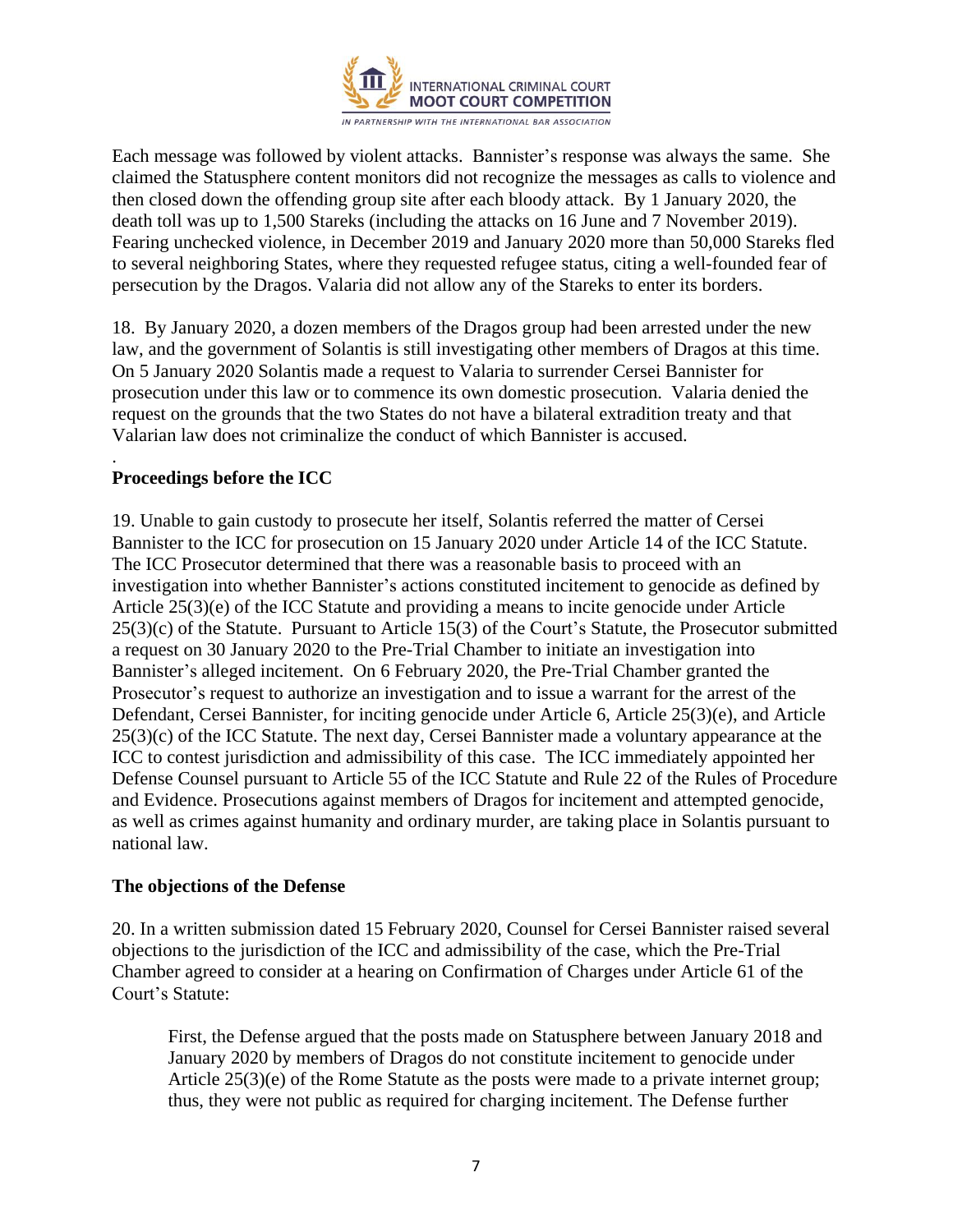

argued that the language of the statements made by Dragos members do not reflect genocidal intent as opposed to merely incitement to commit other crimes. And the Defense finally argued that the impact of the statements was too small to constitute incitement to genocide under international law and precedent, or to meet the gravity requirement of the ICC Statute.

Second, the Defense argued that Cersei Bannister cannot be held criminally liable for incitement to genocide as she, herself, did not make any violent posts on Statusphere. The Defense argued that Article 25(3)(e) of the Rome Statute was created to prosecute those who actively incite genocide, not individuals who failed to perform an action that might prevent an attack. Additionally, the Defense argued that based on precedent, the defendant must have a specific intent to incite genocide, and there is no evidence that Bannister had any such intent.

Third, the Defense argued that the ICC does not have jurisdiction over this case, as the preconditions established under Article 12 of this Court's statute are not met. The Defense argued that the case was not referred to the Court by the Security Council, and therefore the place of the act or the nationality of the perpetrator must be a State party. Cersei Bannister is a national of Valaria, she resides in Valaria and all her actions occurred in Valaria -- a state that is not a party to the ICC.

#### **Findings and Conclusions**

21. On February 28, 2020, representatives of the ICC Office of the Prosecutor, Counsel for Cersei Bannister, and Counsel for the State of Valaria submitted briefs and made oral presentations before this Pre-Trial Chamber on the issues raised by the Defense. Cersei Bannister was present during the proceedings. After duly considering their submissions and arguments, the Pre-Trial Chamber hereby makes the following findings and conclusions:

First, the Pre-Trial Chamber determines that there are substantial grounds to believe that the statements made by members of Dragos on 16 June 2019 and 6 November 2019 in posts on Statusphere constitute incitement to genocide based on international law and precedent related to this crime.

Second, the Pre-Trial Chamber determines that the Defendant's failure to take action to immediately remove the statements advocating violence against the Starek people and to effectively prevent their reposting on the social networking site that the Defendant controlled can render her criminally responsible for incitement to genocide under Article 25(3)(e) of the Rome Statute and providing the means for incitement under Article 25(3)(c) of the Rome Statute.

Third, the Pre-Trial Chamber determines that the Court does have jurisdiction in this case under Article 12 of the ICC Statute because there is a cyberspace connection between the actions of Cersei Bannister and the effects that occurred in Solantis which is a party to the ICC.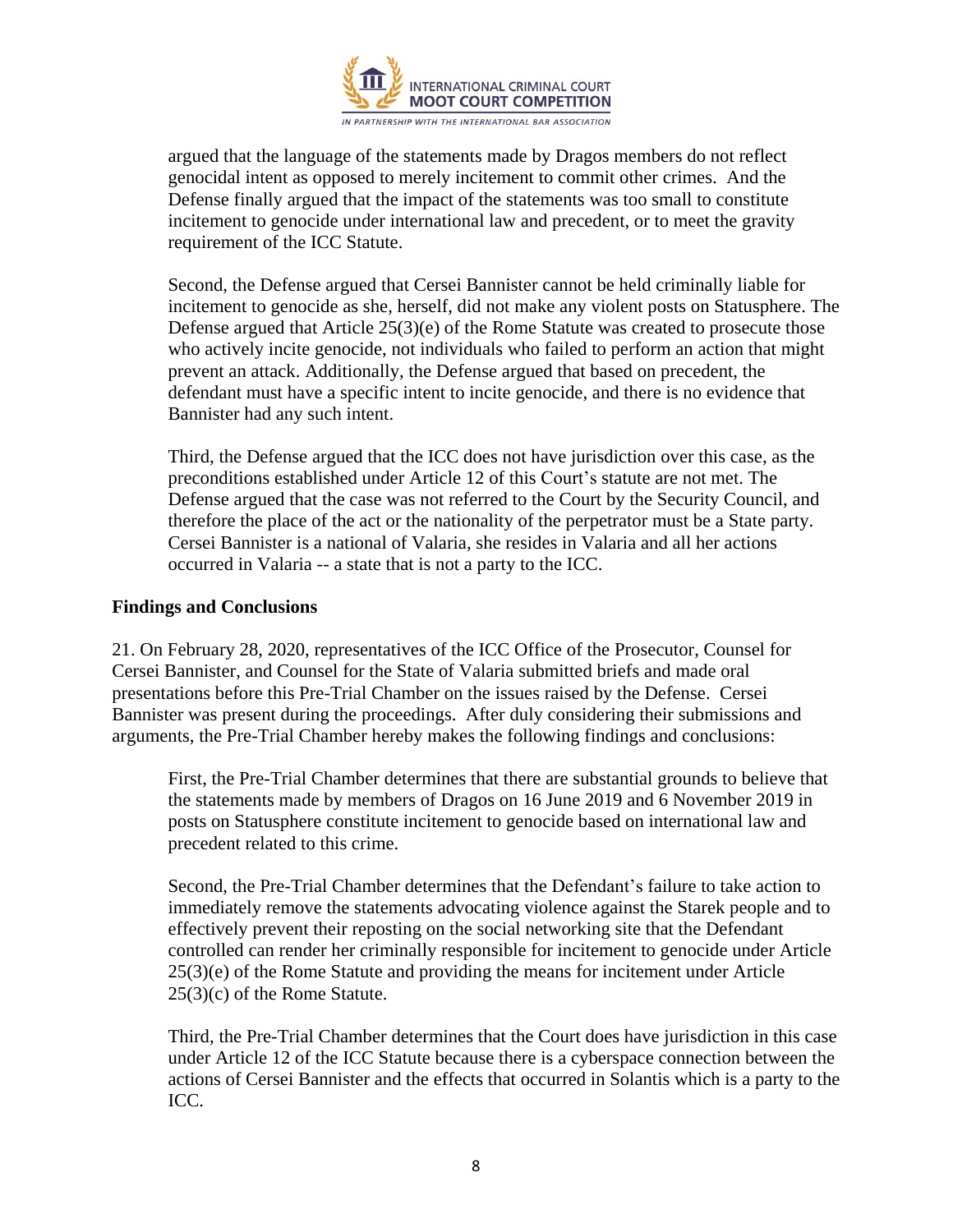

#### **For these reasons, the Pre-Trial Chamber hereby:**

Determines that the posts made by Dragos members on the Statusphere social networking site on 16 June 2019 and 6 November 2019 may be prosecuted as incitement to genocide.

Determines that Cersei Bannister, the owner/CEO of Statusphere, may be prosecuted for incitement to genocide and providing the means for incitement in relation to the 16 June 2019 attack on the Starek worship center and the 7 November 2019 attack on the voting centers based on her failure to remove from the social networking site posts advocating violence against the Starek ethnic minority of Solantis in a timely manner and to prevent their reposting.

Determines that the preconditions set forth in Article 12 are met in this case because of the unique properties of cyberspace and the principle of effects jurisdiction.

Determines that the case is of sufficient gravity to justify further action by the Court.

Confirms the that the Prosecutor has supported the charges of incitement and providing the means for incitement with sufficient evidence to establish substantial grounds to believe that Cersei Bannister is criminally liable for the charges against her.

Orders the Registrar to notify the parties and participants of this decision.

#### **Dissent by Judge Vexatious:**

I found the arguments of the Defense on issues 2 and 3 (see para. 20 above) persuasive and I therefore dissent from the Decision of the Pre-Trial Chamber and urge the Chamber to certify the case for interlocutory appeal.

#### **[Signed] Judge Friendly, Judge Learned, and Judge Vexatious (Dissenting)**

**Dated 15 March 2020 At The Hague, The Netherlands**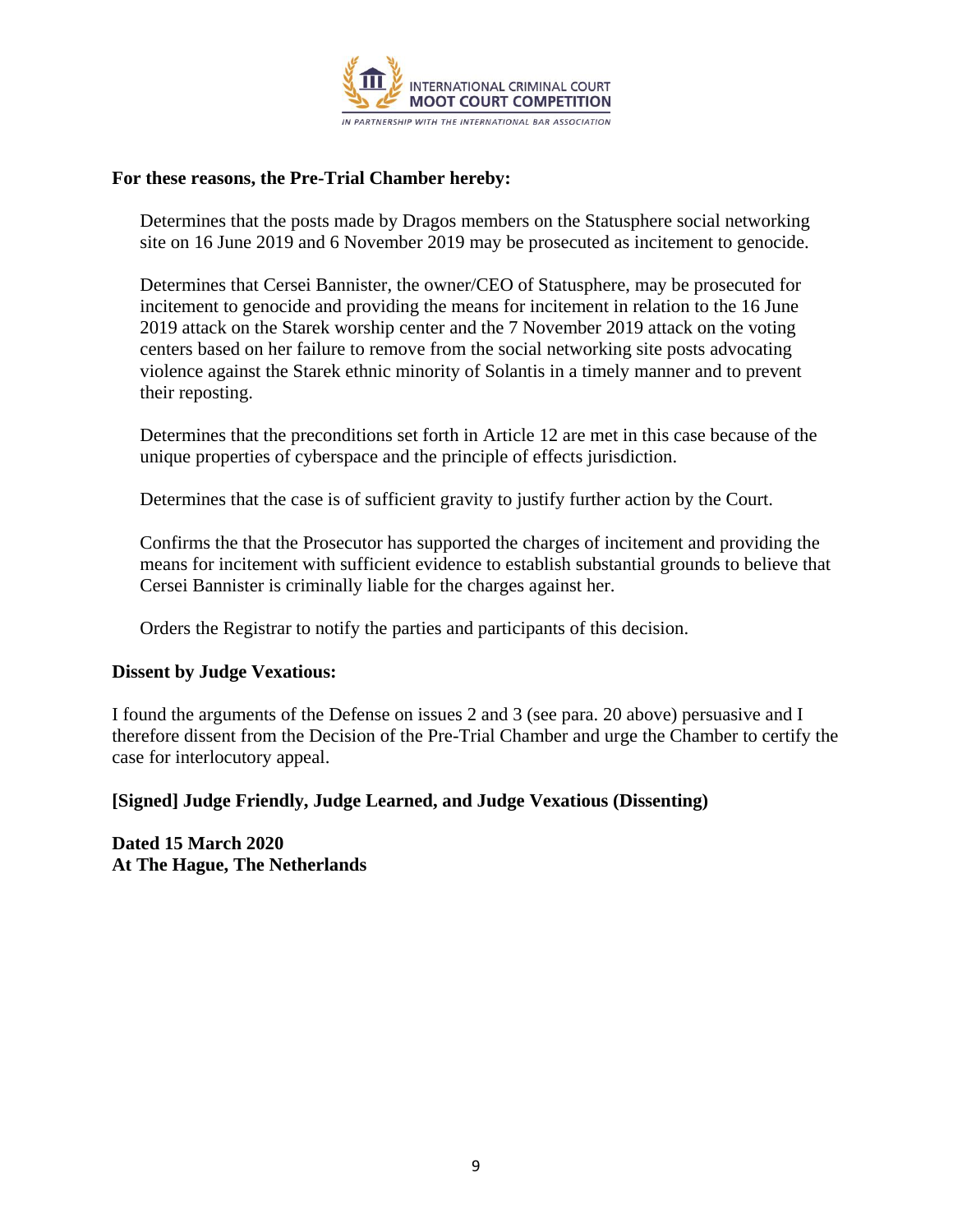

## **Appendix 1 Transcript of interview of Cersei Bannister by Jonah Morman, Solantis Gazette, 17 June 2019, verified by the Defense.**

Mormant: Hello Dr. Bannister, this is Jonah Mormant from the *Solantis Gazette*. Your Communications Director gave me your number. Can I ask you some questions about the Statusphere social media network?

Bannister: Hello Jonah. I'd be happy to talk with you.

Mormant: Can you tell me how your social networking site works? How does someone sign up for membership in one of the affinity groups?

Bannister: The first step is to sign up for membership in Statusphere itself. For that, all you need to do is log on to our home page, and provide your name, email address, and a password that you come up with. You can then upload text, videos, and photos, to share with friends on our site. And it's all free. We also have two dozen private affinity groups that you can join. For example, we have a group of fans of the Valaria national football team, a group for devotees of the Game of Thrones television series, and a cooking group. To join a group, you click on the icon for groups, scroll down to the name of the group you want to join, and click that. Then you provide a fictional nom de guerre so that you can post anonymous messages on the group's ebulletin board which can only be read by other members of the group.

Mormant: Have you heard about the attack last night on a Starek worship center in Solantis City? The news media are reporting that two hundred Starek worshipers were killed when a group of individuals wearing t-shirt emblazoned with the sign of Dragos locked the doors from the outside and tossed Molotov cocktails through the windows of the building. According to one news report, on the morning of the attack, there was a post on the Dragos Initiative group's e-bulletin board on Statusphere that said: "It is time for a widget roast. Tonight – 7:00 PM, 12 Liberty Blvd." That's the address of the Starek worship center that was attacked. Do you feel that Statusphere has some responsibility for this attack?

Bannister: Not at all. Statusphere has a policy against posts on our group e-bulletin boards that advocate violence. If such a post is made, then Statusphere emails the person who wrote the post, informs them of the policy against using our e-bulletin board to promote violence, and removes the post within 24 hours. If the violent posts are systematic, Statusphere will close down the group site where they are being posted. We feel this is a reasonable way to approach the problem.

Mormant: Did Statusphere immediately contact the person who wrote the 16 June post about attacking the Starek warship center?

Bannister: As you know, Jonah, while Solantis and Valaria share a common language, the Valarian dialect in the two countries is as different as Quebec French is from Parisian French.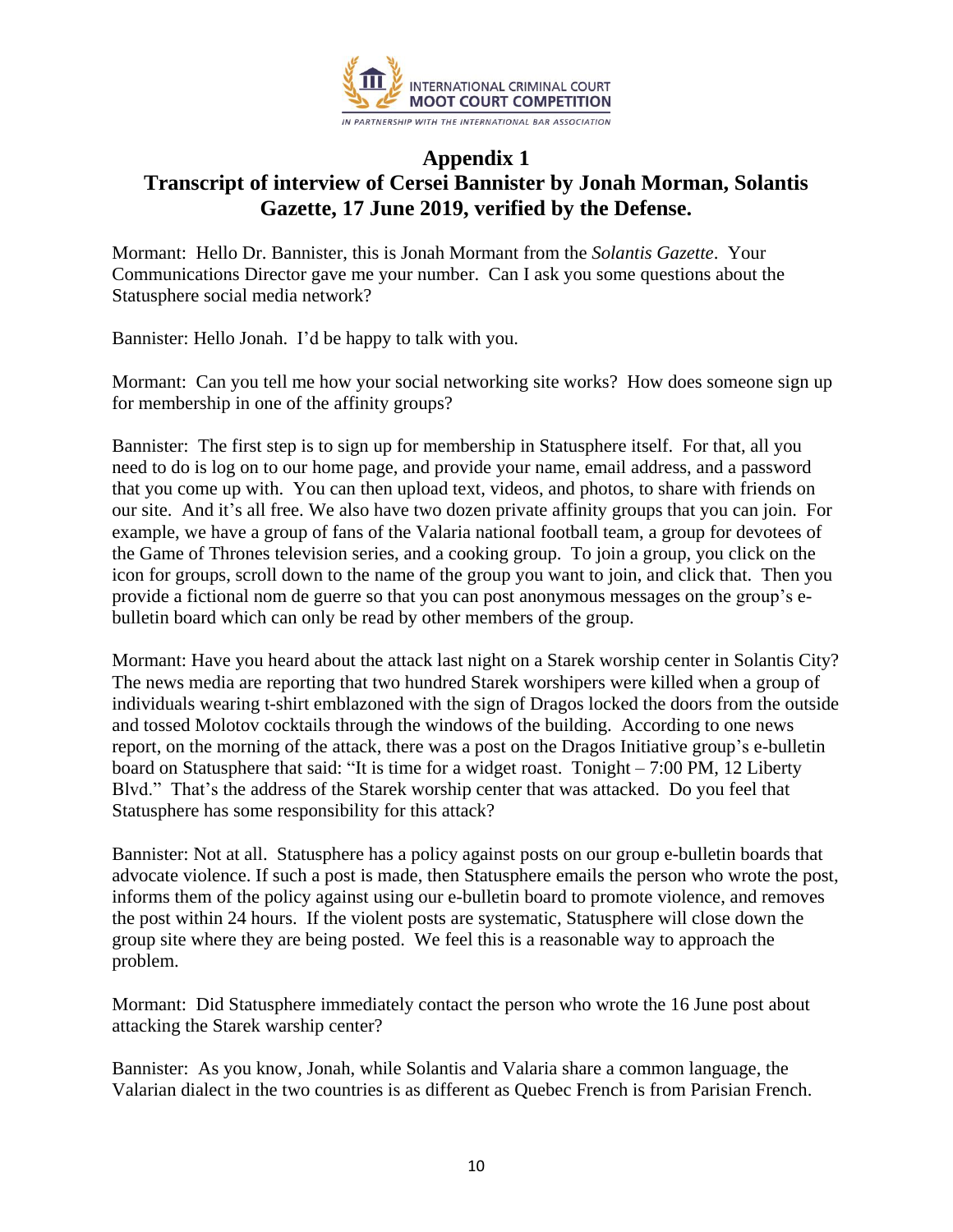

The grammar, idioms, and vocabulary differ quite a bit. In this case, our content monitoring team believed the post read "It is time for those of the faith to see the light." It wasn't until after we heard the news last night of the attack on the worship center that we realized that the post may have been an instigation to violence. In an abundance of caution, this morning we removed the Dragos Ambition group affinity site where the post was shared.

Mormant: Even if you had known the meaning of the post, your policy of removing violent posts 24 hours after they have been uploaded to an e-bulletin board doesn't seem fast enough to prevent a more immediate call to violence as in this case?

Bannister: We respond as fast as we can but we are a small company with a staff of only eighteen people, including web designers, marketing specialists, financial personnel, and a few content monitors.

Mormant: You said you closed down the Dragos Ambition group site. Didn't you earlier close down the Dragos Initiative group site? What is to stop the Dragos extremists from establishing a new Dragos group site on Statusphere tomorrow?

Bannister: The Dragos have a right to their opinions. And they are welcome to express them on our social networking platform. It's only when they advocate immediate violence that we will bar their access.

Mormant: It sounds like you are sympathetic to their goal of ethnic purity?

Bannister: Well, that is the history of Valaria. And we now have a peaceful and thriving society. Everyone knows how much trouble the Stareks can be. They are unclean and prone to criminal behavior. Solantis would be better off without them.

Mormant: How do members of Dragos find the new group sites after you shut down the old group?

Bannister: There are pop up ads on Statusphere that advertise new groups.

Mormant: Does Statusphere receive any money for ads from Dragos?

Bannister: It's public record that Dragos supporters pay us about \$1 million a year to run pop up ads encouraging Statusphere users to join their group sites.

Mormant: I appreciate your talking to me, Doctor Bannister. Goodbye.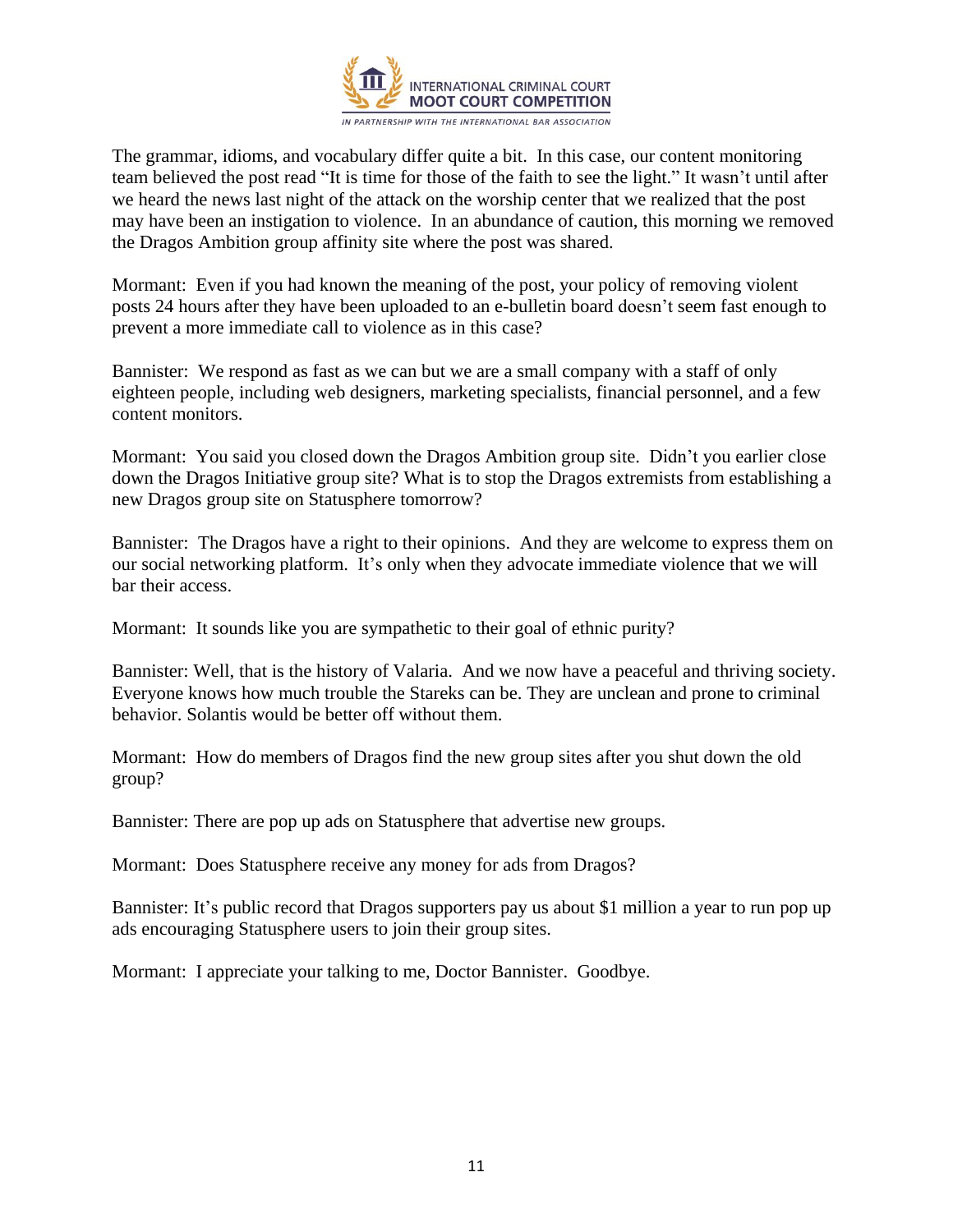

## **Appendix 2 Transcript of interview of Cersei Bannister by Jonah Morman, Solantis Gazette, 8 November 2019, verified by the Defense.**

Mormant: Hello Dr. Bannister, this is Jonah Mormant. I'd like to ask you some questions about posts on Statusphere that seem to have instigated another violent attack against the Starek ethnic group in Solantis. They're calling it the election day massacre.

Bannister: Hello Jonah. I only have a few minutes.

Mormant: OK, I'll be quick. According to news reports, two days ago [6 November 2019], the day before the Parliamentary election in Solantis, there was a post on the Dragos Aspiration group's e-bulletin board on Statusphere that urged Dragos members to go to certain voting centers and "do what must be done to prevent the widgets from gaining power." The postings identified four major voting centers near Starek trailer park communities where Stareks were likely to be in high attendance. The next day [7 November 2019], hundreds of armed individuals wearing the Dragos emblem arrived at the four voting centers and began shooting indiscriminately into the line of voters, killing 400 Stareks and 43 Nothrokis, including several government poll workers.

Bannister: Yah, I saw that story last night.

Mormant: The last time we spoke, you said you had a process to keep your Statusphere social networking platform from being used to promote this kind of violence. Why didn't you remove the violent posts on 6 November?

Bannister: My content monitors brought the 6 November Dragos Aspiration post to my attention soon after it went up on the group's e-bulletin board. My staff and I did not interpret it as a call to violence but rather as a call to campaign against Ayra Gendry and vote for the opposing candidate. We have to be careful not to suppress freedom of speech during an election. In light of their violent actions, I have instructed my staff to remove the Dragos Aspiration group from Statusphere.

Mormant: Ironically, the tragedy seems to have galvanized supporters of the candidate advocating for protection of Stareks, who won a parliamentary seat in a landslide.

Bannister: That's the real tragedy here.

Mormant: Thank you for your time, Dr. Bannister.